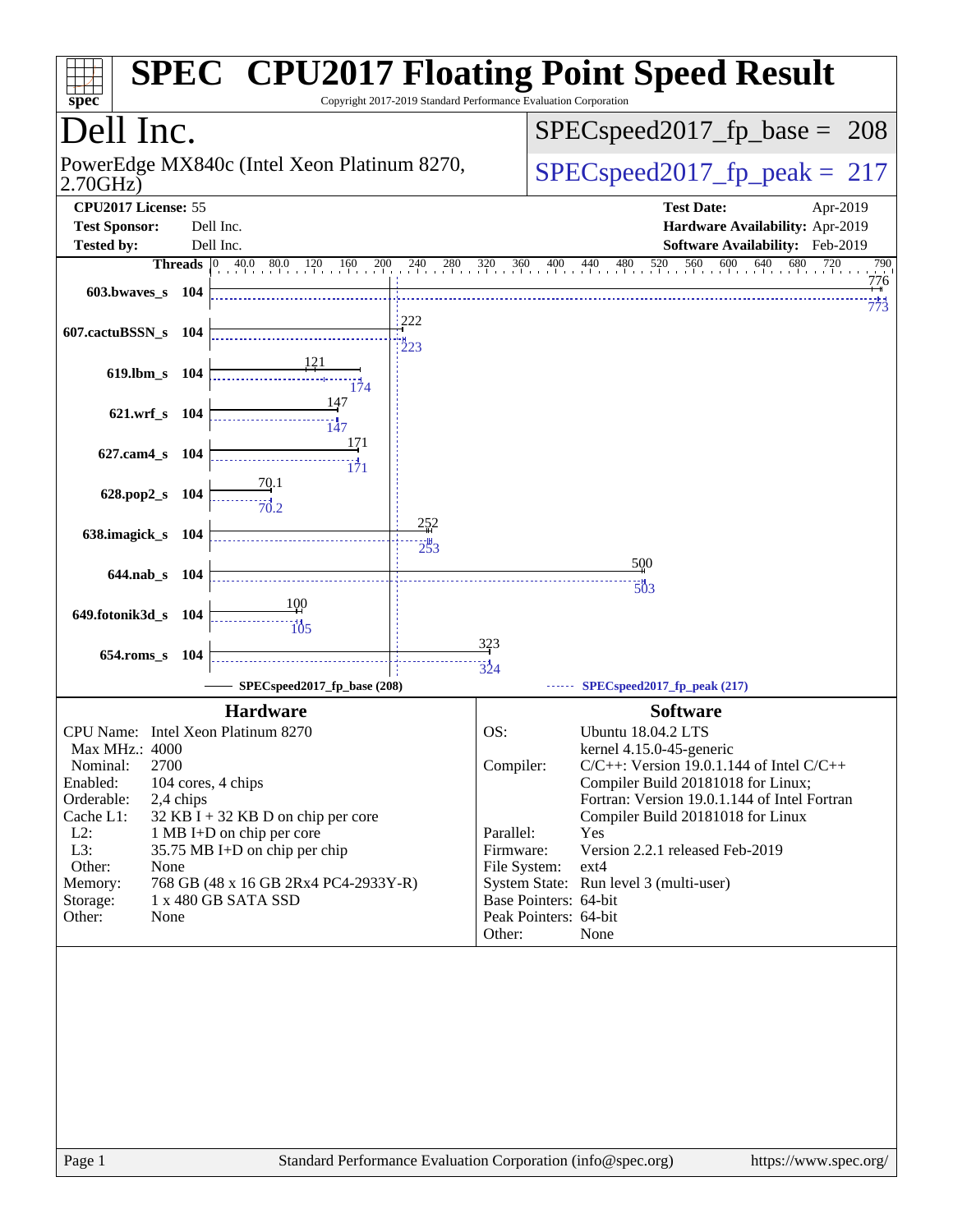

Copyright 2017-2019 Standard Performance Evaluation Corporation

# Dell Inc.

2.70GHz) PowerEdge MX840c (Intel Xeon Platinum 8270,  $\vert$  SPECspeed2017 fp\_peak = 217

SPECspeed2017 fp base =  $208$ 

**[CPU2017 License:](http://www.spec.org/auto/cpu2017/Docs/result-fields.html#CPU2017License)** 55 **[Test Date:](http://www.spec.org/auto/cpu2017/Docs/result-fields.html#TestDate)** Apr-2019 **[Test Sponsor:](http://www.spec.org/auto/cpu2017/Docs/result-fields.html#TestSponsor)** Dell Inc. **[Hardware Availability:](http://www.spec.org/auto/cpu2017/Docs/result-fields.html#HardwareAvailability)** Apr-2019 **[Tested by:](http://www.spec.org/auto/cpu2017/Docs/result-fields.html#Testedby)** Dell Inc. **[Software Availability:](http://www.spec.org/auto/cpu2017/Docs/result-fields.html#SoftwareAvailability)** Feb-2019

#### **[Results Table](http://www.spec.org/auto/cpu2017/Docs/result-fields.html#ResultsTable)**

| <b>Base</b>               |                |                |              |                |       |                | <b>Peak</b> |                |                |              |                |              |                |              |
|---------------------------|----------------|----------------|--------------|----------------|-------|----------------|-------------|----------------|----------------|--------------|----------------|--------------|----------------|--------------|
| <b>Benchmark</b>          | <b>Threads</b> | <b>Seconds</b> | <b>Ratio</b> | <b>Seconds</b> | Ratio | <b>Seconds</b> | Ratio       | <b>Threads</b> | <b>Seconds</b> | <b>Ratio</b> | <b>Seconds</b> | <b>Ratio</b> | <b>Seconds</b> | <b>Ratio</b> |
| 603.bwayes s              | 104            | 75.9           | 778          | 76.1           | 776   | 77.1           | 765         | 104            | 76.3           | 773          | 76.3           | 773          | 75.5           | 782          |
| 607.cactuBSSN s           | 104            | 74.7           | 223          | 75.1           | 222   | 75.0           | 222         | 104            | 74.9           | 223          | 73.7           | 226          | 74.7           | 223          |
| $619.$ lbm s              | 104            | 30.2           | 174          | 43.2           | 121   | 47.4           | 110         | 104            | 30.1           | 174          | 30.1           | 74           | 39.7           | 132          |
| $621$ .wrf s              | 104            | 89.8           | 147          | 89.6           | 148   | 90.1           | 147         | 104            | 90.7           | 146          | 90.1           | 147          | 89.4           | 148          |
| $627$ .cam $4 \text{ s}$  | 104            | 51.9           | 171          | 51.9           | 171   | 51.8           | 171         | 104            | 52.0           | 170          | 51.9           | 171          | 51.7           | 171          |
| $628.pop2_s$              | 104            | 168            | 70.8         | 169            | 70.1  | 170            | 69.9        | 104            | 168            | 70.5         | 169            | 70.2         | 170            | 69.8         |
| 638.imagick_s             | 104            | 57.5           | 251          | 56.4           | 256   | 57.2           | 252         | 104            | 56.3           | 256          | 57.4           | 251          | 56.9           | 253          |
| $644$ .nab s              | 104            | 34.9           | 500          | 35.0           | 500   | 34.8           | 502         | 104            | 34.7           | 503          | 34.7           | 503          | 35.0           | 500          |
| 649.fotonik3d s           | 104            | 90.8           | <b>100</b>   | 86.2           | 106   | 91.4           | 99.7        | 104            | 90.6           | 101          | 86.5           | 105          | 85.8           | 106          |
| $654$ .roms s             | 104            | 48.8           | 323          | 48.7           | 323   | 48.6           | 324         | 104            | 48.8           | 323          | 48.6           | 324          | 48.6           | 324          |
| $SPECspeed2017$ fp base = | 208            |                |              |                |       |                |             |                |                |              |                |              |                |              |

**[SPECspeed2017\\_fp\\_peak =](http://www.spec.org/auto/cpu2017/Docs/result-fields.html#SPECspeed2017fppeak) 217**

Results appear in the [order in which they were run.](http://www.spec.org/auto/cpu2017/Docs/result-fields.html#RunOrder) Bold underlined text [indicates a median measurement](http://www.spec.org/auto/cpu2017/Docs/result-fields.html#Median).

#### **[Submit Notes](http://www.spec.org/auto/cpu2017/Docs/result-fields.html#SubmitNotes)**

 The numactl mechanism was used to bind copies to processors. The config file option 'submit' was used to generate numactl commands to bind each copy to a specific processor. For details, please see the config file.

### **[Operating System Notes](http://www.spec.org/auto/cpu2017/Docs/result-fields.html#OperatingSystemNotes)**

Stack size set to unlimited using "ulimit -s unlimited"

#### **[General Notes](http://www.spec.org/auto/cpu2017/Docs/result-fields.html#GeneralNotes)**

Environment variables set by runcpu before the start of the run: LD LIBRARY PATH = "/home/cpu2017/lib/ia32:/home/cpu2017/lib/intel64"

 Binaries compiled on a system with 1x Intel Core i9-7900X CPU + 32GB RAM memory using Redhat Enterprise Linux 7.5 NA: The test sponsor attests, as of date of publication, that CVE-2017-5754 (Meltdown) is mitigated in the system as tested and documented. Yes: The test sponsor attests, as of date of publication, that CVE-2017-5753 (Spectre variant 1) is mitigated in the system as tested and documented. Yes: The test sponsor attests, as of date of publication, that CVE-2017-5715 (Spectre variant 2) is mitigated in the system as tested and documented. Transparent Huge Pages enabled by default Prior to runcpu invocation Filesystem page cache synced and cleared with: sync; echo 3> /proc/sys/vm/drop\_caches runcpu command invoked through numactl i.e.: numactl --interleave=all runcpu <etc>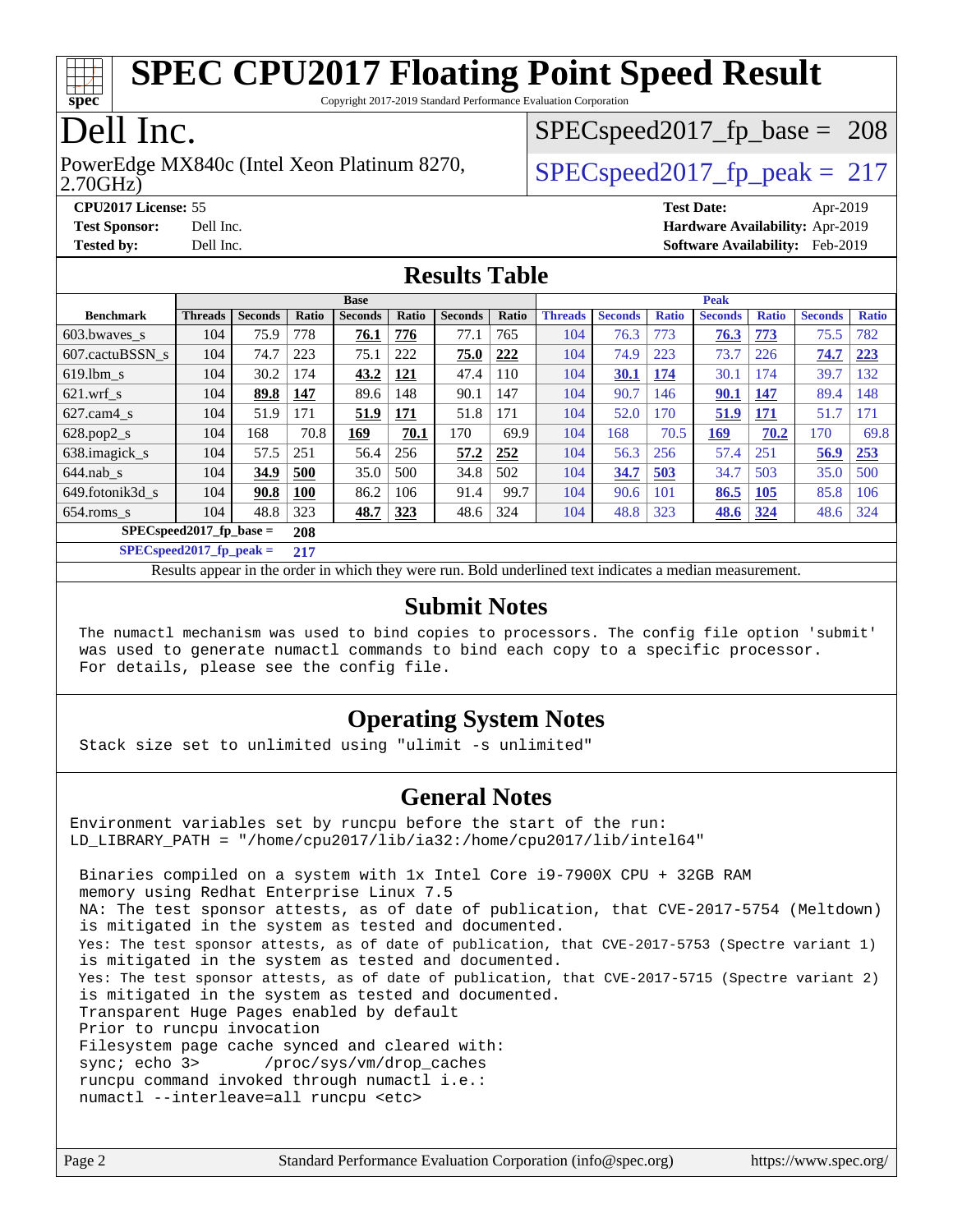

Copyright 2017-2019 Standard Performance Evaluation Corporation

# Dell Inc.

2.70GHz) PowerEdge MX840c (Intel Xeon Platinum 8270,  $\vert$  SPECspeed2017 fp\_peak = 217

SPECspeed2017 fp base =  $208$ 

**[CPU2017 License:](http://www.spec.org/auto/cpu2017/Docs/result-fields.html#CPU2017License)** 55 **[Test Date:](http://www.spec.org/auto/cpu2017/Docs/result-fields.html#TestDate)** Apr-2019 **[Test Sponsor:](http://www.spec.org/auto/cpu2017/Docs/result-fields.html#TestSponsor)** Dell Inc. **[Hardware Availability:](http://www.spec.org/auto/cpu2017/Docs/result-fields.html#HardwareAvailability)** Apr-2019 **[Tested by:](http://www.spec.org/auto/cpu2017/Docs/result-fields.html#Testedby)** Dell Inc. **[Software Availability:](http://www.spec.org/auto/cpu2017/Docs/result-fields.html#SoftwareAvailability)** Feb-2019

#### **[Platform Notes](http://www.spec.org/auto/cpu2017/Docs/result-fields.html#PlatformNotes)**

Page 3 Standard Performance Evaluation Corporation [\(info@spec.org\)](mailto:info@spec.org) <https://www.spec.org/> BIOS settings: ADDDC setting disabled Sub NUMA Cluster enabled Virtualization Technology disabled DCU Streamer Prefetcher disabled System Profile set to Custom CPU Performance set to Maximum Performance C States set to Autonomous C1E disabled Uncore Frequency set to Dynamic Energy Efficiency Policy set to Performance Memory Patrol Scrub disabled Logical Processor disabled CPU Interconnect Bus Link Power Management disabled PCI ASPM L1 Link Power Management disabled Sysinfo program /home/cpu2017/bin/sysinfo Rev: r5974 of 2018-05-19 9bcde8f2999c33d61f64985e45859ea9 running on intel-sut Sun Apr 28 19:31:54 2019 SUT (System Under Test) info as seen by some common utilities. For more information on this section, see <https://www.spec.org/cpu2017/Docs/config.html#sysinfo> From /proc/cpuinfo model name : Intel(R) Xeon(R) Platinum 8270 CPU @ 2.70GHz 4 "physical id"s (chips) 104 "processors" cores, siblings (Caution: counting these is hw and system dependent. The following excerpts from /proc/cpuinfo might not be reliable. Use with caution.) cpu cores : 26 siblings : 26 physical 0: cores 0 1 2 3 4 5 6 8 9 10 11 12 13 16 17 18 19 20 21 22 24 25 26 27 28 29 physical 1: cores 0 1 2 3 4 5 6 8 9 10 11 12 13 16 17 18 19 20 21 22 24 25 26 27 28 29 physical 2: cores 0 1 2 3 4 5 6 8 9 10 11 12 13 16 17 18 19 20 21 22 24 25 26 27 28 29 physical 3: cores 0 1 2 3 4 5 6 8 9 10 11 12 13 16 17 18 19 20 21 22 24 25 26 27 28 29 From lscpu: Architecture: x86\_64 CPU op-mode(s): 32-bit, 64-bit Byte Order: Little Endian CPU(s): 104 On-line CPU(s) list: 0-103 Thread(s) per core: 1 **(Continued on next page)**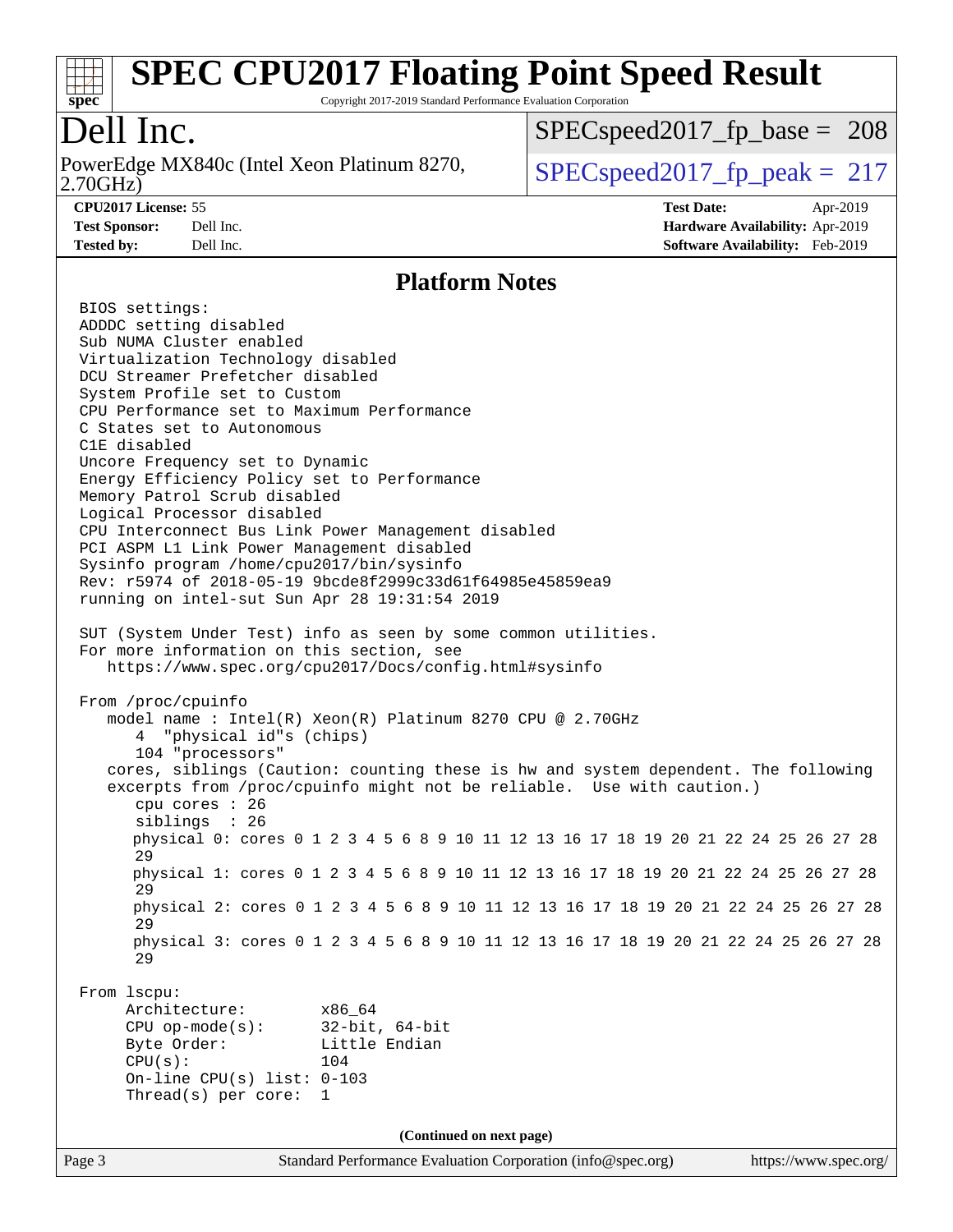

Copyright 2017-2019 Standard Performance Evaluation Corporation

# Dell Inc.

2.70GHz) PowerEdge MX840c (Intel Xeon Platinum 8270,  $\boxed{\text{SPEC speed2017\_fp\_peak = 217}}$ 

[SPECspeed2017\\_fp\\_base =](http://www.spec.org/auto/cpu2017/Docs/result-fields.html#SPECspeed2017fpbase) 208

**[CPU2017 License:](http://www.spec.org/auto/cpu2017/Docs/result-fields.html#CPU2017License)** 55 **[Test Date:](http://www.spec.org/auto/cpu2017/Docs/result-fields.html#TestDate)** Apr-2019 **[Test Sponsor:](http://www.spec.org/auto/cpu2017/Docs/result-fields.html#TestSponsor)** Dell Inc. **[Hardware Availability:](http://www.spec.org/auto/cpu2017/Docs/result-fields.html#HardwareAvailability)** Apr-2019 **[Tested by:](http://www.spec.org/auto/cpu2017/Docs/result-fields.html#Testedby)** Dell Inc. **[Software Availability:](http://www.spec.org/auto/cpu2017/Docs/result-fields.html#SoftwareAvailability)** Feb-2019

#### **[Platform Notes \(Continued\)](http://www.spec.org/auto/cpu2017/Docs/result-fields.html#PlatformNotes)**

| $Core(s)$ per socket:    | 26                                                                                                    |
|--------------------------|-------------------------------------------------------------------------------------------------------|
| Socket(s):               | 4                                                                                                     |
| NUMA $node(s):$          | 4                                                                                                     |
| Vendor ID:               | GenuineIntel                                                                                          |
| CPU family:              | 6                                                                                                     |
| Model:                   | 85                                                                                                    |
| Model name:              | $Intel(R)$ Xeon $(R)$ Platinum 8270 CPU @ 2.70GHz                                                     |
| Stepping:                | 6                                                                                                     |
| CPU MHz:                 | 1919.211                                                                                              |
| BogoMIPS:                | 5400.00                                                                                               |
| Virtualization:          | $VT - x$                                                                                              |
| L1d cache:               | 32K                                                                                                   |
| Lli cache:               | 32K                                                                                                   |
| $L2$ cache:              | 1024K                                                                                                 |
| L3 cache:                | 36608K                                                                                                |
| NUMA node0 CPU(s):       |                                                                                                       |
|                          | 0, 4, 8, 12, 16, 20, 24, 28, 32, 36, 40, 44, 48, 52, 56, 60, 64, 68, 72, 76, 80, 84, 88, 92, 96, 100  |
| NUMA nodel CPU(s):       |                                                                                                       |
|                          | 1, 5, 9, 13, 17, 21, 25, 29, 33, 37, 41, 45, 49, 53, 57, 61, 65, 69, 73, 77, 81, 85, 89, 93, 97, 101  |
| NUMA node2 CPU(s):       |                                                                                                       |
|                          | 2, 6, 10, 14, 18, 22, 26, 30, 34, 38, 42, 46, 50, 54, 58, 62, 66, 70, 74, 78, 82, 86, 90, 94, 98, 102 |
| NUMA $node3$ $CPU(s)$ :  | 3, 7, 11, 15, 19, 23, 27, 31, 35, 39, 43, 47, 51, 55, 59, 63, 67, 71, 75, 79, 83, 87, 91, 95, 99, 103 |
| Flaqs:                   | fpu vme de pse tsc msr pae mce cx8 apic sep mtrr pge mca cmov                                         |
|                          | pat pse36 clflush dts acpi mmx fxsr sse sse2 ss ht tm pbe syscall nx pdpelgb rdtscp                   |
|                          | lm constant_tsc art arch_perfmon pebs bts rep_good nopl xtopology nonstop_tsc cpuid                   |
|                          | aperfmperf pni pclmulqdq dtes64 monitor ds_cpl vmx smx est tm2 ssse3 sdbg fma cx16                    |
|                          | xtpr pdcm pcid dca sse4_1 sse4_2 x2apic movbe popcnt aes xsave avx f16c rdrand                        |
|                          | lahf_lm abm 3dnowprefetch cpuid_fault epb cat_13 cdp_13 invpcid_single ssbd mba ibrs                  |
|                          | ibpb stibp ibrs_enhanced tpr_shadow vnmi flexpriority ept vpid fsgsbase tsc_adjust                    |
|                          | bmil hle avx2 smep bmi2 erms invpcid rtm cqm mpx rdt_a avx512f avx512dq rdseed adx                    |
|                          | smap clflushopt clwb intel_pt avx512cd avx512bw avx512vl xsaveopt xsavec xgetbvl                      |
|                          | xsaves cqm_llc cqm_occup_llc cqm_mbm_total cqm_mbm_local dtherm ida arat pln pts pku                  |
|                          | ospke avx512_vnni flush_lld arch_capabilities                                                         |
|                          |                                                                                                       |
| /proc/cpuinfo cache data |                                                                                                       |
| cache size : 36608 KB    |                                                                                                       |
|                          |                                                                                                       |
|                          | From numactl --hardware WARNING: a numactl 'node' might or might not correspond to a                  |
| physical chip.           |                                                                                                       |
| available: 4 nodes (0-3) |                                                                                                       |
|                          | node 0 cpus: 0 4 8 12 16 20 24 28 32 36 40 44 48 52 56 60 64 68 72 76 80 84 88 92 96                  |
| 100                      |                                                                                                       |
| node 0 size: 191933 MB   |                                                                                                       |
| node 0 free: 188835 MB   |                                                                                                       |
|                          | node 1 cpus: 1 5 9 13 17 21 25 29 33 37 41 45 49 53 57 61 65 69 73 77 81 85 89 93 97                  |
| 101                      |                                                                                                       |
|                          |                                                                                                       |
|                          | (Continued on next page)                                                                              |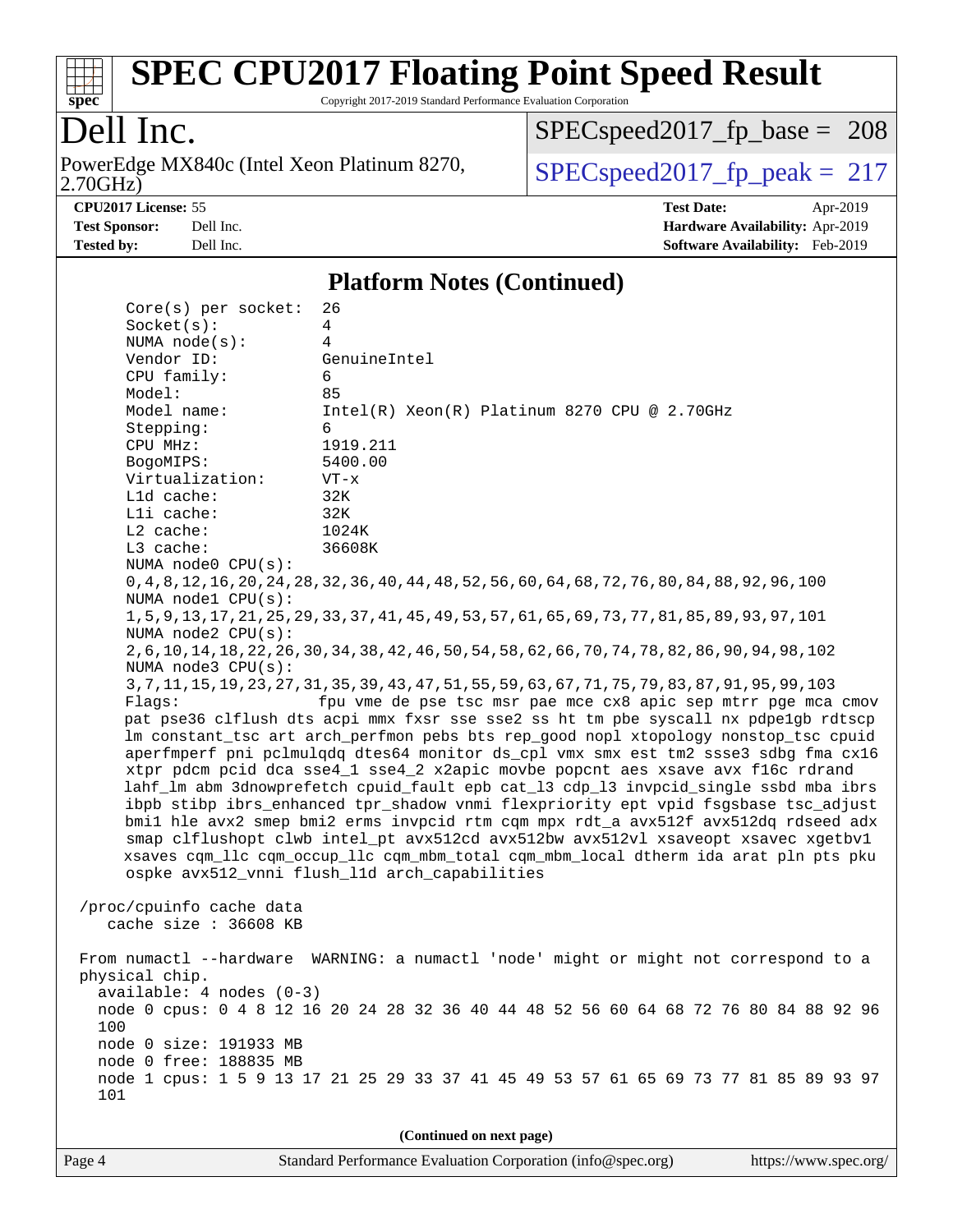

Copyright 2017-2019 Standard Performance Evaluation Corporation

### Dell Inc.

2.70GHz) PowerEdge MX840c (Intel Xeon Platinum 8270,  $\vert$  SPECspeed2017 fp\_peak = 217

SPECspeed2017 fp base =  $208$ 

**[CPU2017 License:](http://www.spec.org/auto/cpu2017/Docs/result-fields.html#CPU2017License)** 55 **[Test Date:](http://www.spec.org/auto/cpu2017/Docs/result-fields.html#TestDate)** Apr-2019 **[Test Sponsor:](http://www.spec.org/auto/cpu2017/Docs/result-fields.html#TestSponsor)** Dell Inc. **[Hardware Availability:](http://www.spec.org/auto/cpu2017/Docs/result-fields.html#HardwareAvailability)** Apr-2019 **[Tested by:](http://www.spec.org/auto/cpu2017/Docs/result-fields.html#Testedby)** Dell Inc. **[Software Availability:](http://www.spec.org/auto/cpu2017/Docs/result-fields.html#SoftwareAvailability)** Feb-2019

#### **[Platform Notes \(Continued\)](http://www.spec.org/auto/cpu2017/Docs/result-fields.html#PlatformNotes)**

 node 1 size: 193509 MB node 1 free: 190100 MB node 2 cpus: 2 6 10 14 18 22 26 30 34 38 42 46 50 54 58 62 66 70 74 78 82 86 90 94 98 102 node 2 size: 193531 MB node 2 free: 192752 MB node 3 cpus: 3 7 11 15 19 23 27 31 35 39 43 47 51 55 59 63 67 71 75 79 83 87 91 95 99 103 node 3 size: 193529 MB node 3 free: 192546 MB node distances: node 0 1 2 3 0: 10 21 21 21 1: 21 10 21 21 2: 21 21 10 21 3: 21 21 21 10 From /proc/meminfo MemTotal: 791044548 kB HugePages\_Total: 0 Hugepagesize: 2048 kB /usr/bin/lsb\_release -d Ubuntu 18.04.2 LTS From /etc/\*release\* /etc/\*version\* debian\_version: buster/sid os-release: NAME="Ubuntu" VERSION="18.04.2 LTS (Bionic Beaver)" ID=ubuntu ID\_LIKE=debian PRETTY\_NAME="Ubuntu 18.04.2 LTS" VERSION\_ID="18.04" HOME\_URL="<https://www.ubuntu.com/"> SUPPORT\_URL="<https://help.ubuntu.com/"> uname -a: Linux intel-sut 4.15.0-45-generic #48-Ubuntu SMP Tue Jan 29 16:28:13 UTC 2019 x86\_64 x86\_64 x86\_64 GNU/Linux Kernel self-reported vulnerability status: CVE-2017-5754 (Meltdown): Not affected CVE-2017-5753 (Spectre variant 1): Mitigation: \_\_user pointer sanitization CVE-2017-5715 (Spectre variant 2): Mitigation: Enhanced IBRS, IBPB

**(Continued on next page)**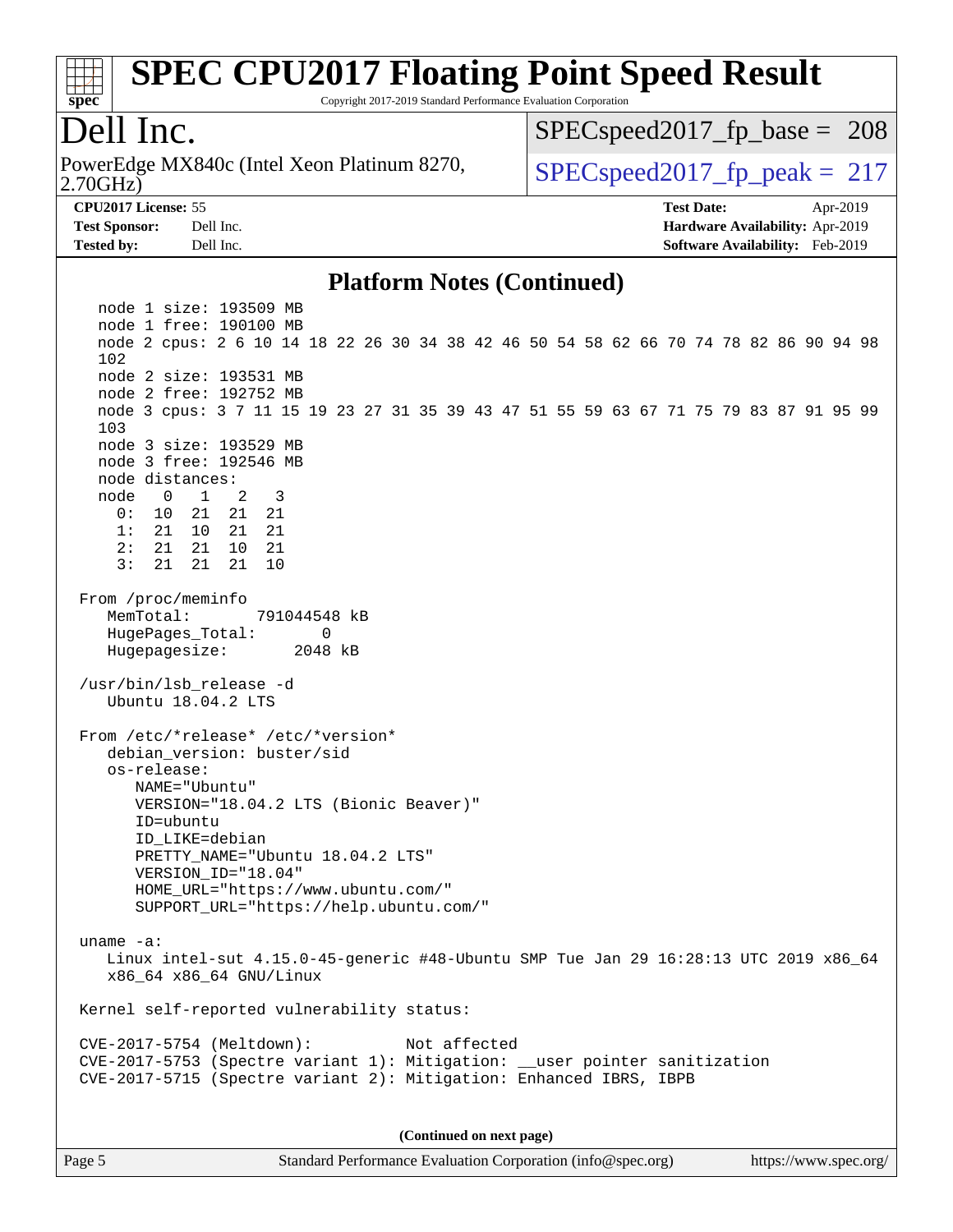# **[spec](http://www.spec.org/)**

# **[SPEC CPU2017 Floating Point Speed Result](http://www.spec.org/auto/cpu2017/Docs/result-fields.html#SPECCPU2017FloatingPointSpeedResult)**

Copyright 2017-2019 Standard Performance Evaluation Corporation

### Dell Inc.

2.70GHz) PowerEdge MX840c (Intel Xeon Platinum 8270,  $\vert$  SPECspeed2017 fp\_peak = 217

SPECspeed2017 fp base =  $208$ 

**[Test Sponsor:](http://www.spec.org/auto/cpu2017/Docs/result-fields.html#TestSponsor)** Dell Inc. **[Hardware Availability:](http://www.spec.org/auto/cpu2017/Docs/result-fields.html#HardwareAvailability)** Apr-2019 **[Tested by:](http://www.spec.org/auto/cpu2017/Docs/result-fields.html#Testedby)** Dell Inc. **[Software Availability:](http://www.spec.org/auto/cpu2017/Docs/result-fields.html#SoftwareAvailability)** Feb-2019

**[CPU2017 License:](http://www.spec.org/auto/cpu2017/Docs/result-fields.html#CPU2017License)** 55 **[Test Date:](http://www.spec.org/auto/cpu2017/Docs/result-fields.html#TestDate)** Apr-2019

**[Platform Notes \(Continued\)](http://www.spec.org/auto/cpu2017/Docs/result-fields.html#PlatformNotes)**

run-level 3 Apr 28 14:56

 SPEC is set to: /home/cpu2017 Filesystem Type Size Used Avail Use% Mounted on /dev/sda2 ext4 439G 25G 392G 6% /

 Additional information from dmidecode follows. WARNING: Use caution when you interpret this section. The 'dmidecode' program reads system data which is "intended to allow hardware to be accurately determined", but the intent may not be met, as there are frequent changes to hardware, firmware, and the "DMTF SMBIOS" standard. BIOS Dell Inc. 2.2.1 02/19/2019 Memory: 26x 002C00B3002C 18ASF2G72PDZ-2G6D1 16 GB 2 rank 2666 2x 00AD00B300AD HMA82GR7AFR8N-VK 16 GB 2 rank 2666 1x 00AD063200AD HMA82GR7AFR8N-VK 16 GB 2 rank 2666

19x 00CE063200CE M393A2K43BB1-CTD 16 GB 2 rank 2666

(End of data from sysinfo program)

#### **[Compiler Version Notes](http://www.spec.org/auto/cpu2017/Docs/result-fields.html#CompilerVersionNotes)**

Page 6 Standard Performance Evaluation Corporation [\(info@spec.org\)](mailto:info@spec.org) <https://www.spec.org/> ============================================================================== CC 619.lbm\_s(base, peak) 638.imagick\_s(base, peak) 644.nab\_s(base, peak) ------------------------------------------------------------------------------ Intel(R) C Intel(R) 64 Compiler for applications running on Intel(R) 64, Version 19.0.1.144 Build 20181018 Copyright (C) 1985-2018 Intel Corporation. All rights reserved. ------------------------------------------------------------------------------ ============================================================================== FC 607.cactuBSSN s(base, peak) ------------------------------------------------------------------------------ Intel(R)  $C++$  Intel(R) 64 Compiler for applications running on Intel(R) 64, Version 19.0.1.144 Build 20181018 Copyright (C) 1985-2018 Intel Corporation. All rights reserved. Intel(R) C Intel(R) 64 Compiler for applications running on Intel(R)  $64$ , Version 19.0.1.144 Build 20181018 Copyright (C) 1985-2018 Intel Corporation. All rights reserved. Intel(R) Fortran Intel(R) 64 Compiler for applications running on Intel(R) 64, Version 19.0.1.144 Build 20181018 Copyright (C) 1985-2018 Intel Corporation. All rights reserved. ------------------------------------------------------------------------------ ============================================================================== FC 603.bwaves\_s(base) 649.fotonik3d\_s(base) 654.roms\_s(base, peak) **(Continued on next page)**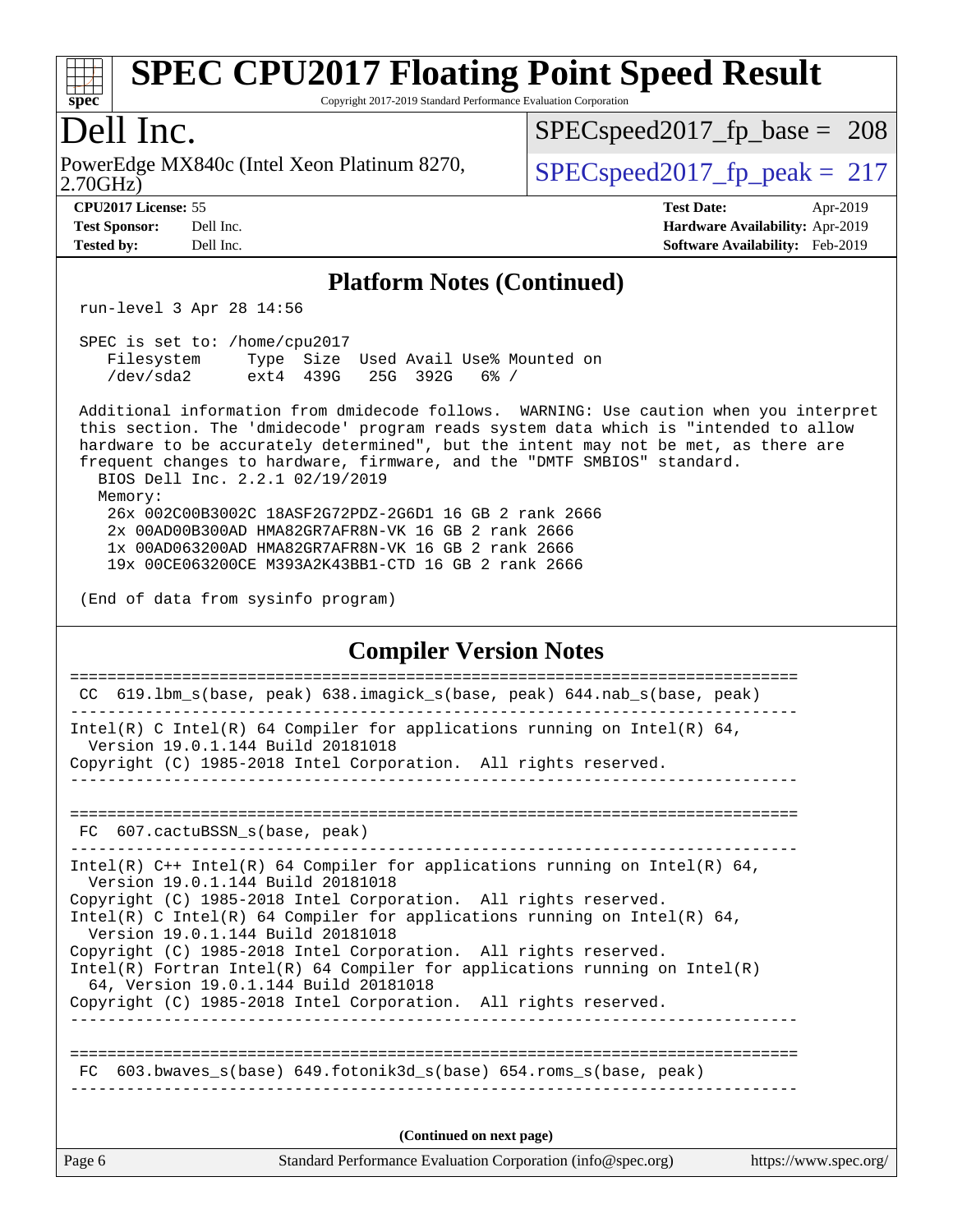

Copyright 2017-2019 Standard Performance Evaluation Corporation

### Dell Inc.

2.70GHz) PowerEdge MX840c (Intel Xeon Platinum 8270,  $\vert$  [SPECspeed2017\\_fp\\_peak =](http://www.spec.org/auto/cpu2017/Docs/result-fields.html#SPECspeed2017fppeak) 217

[SPECspeed2017\\_fp\\_base =](http://www.spec.org/auto/cpu2017/Docs/result-fields.html#SPECspeed2017fpbase) 208

**[CPU2017 License:](http://www.spec.org/auto/cpu2017/Docs/result-fields.html#CPU2017License)** 55 **[Test Date:](http://www.spec.org/auto/cpu2017/Docs/result-fields.html#TestDate)** Apr-2019 **[Test Sponsor:](http://www.spec.org/auto/cpu2017/Docs/result-fields.html#TestSponsor)** Dell Inc. **[Hardware Availability:](http://www.spec.org/auto/cpu2017/Docs/result-fields.html#HardwareAvailability)** Apr-2019 **[Tested by:](http://www.spec.org/auto/cpu2017/Docs/result-fields.html#Testedby)** Dell Inc. **[Software Availability:](http://www.spec.org/auto/cpu2017/Docs/result-fields.html#SoftwareAvailability)** Feb-2019

#### **[Compiler Version Notes \(Continued\)](http://www.spec.org/auto/cpu2017/Docs/result-fields.html#CompilerVersionNotes)**

| $Intel(R)$ Fortran Intel(R) 64 Compiler for applications running on Intel(R)<br>64, Version 19.0.1.144 Build 20181018<br>Copyright (C) 1985-2018 Intel Corporation. All rights reserved.                                                                                                                                                                                     |
|------------------------------------------------------------------------------------------------------------------------------------------------------------------------------------------------------------------------------------------------------------------------------------------------------------------------------------------------------------------------------|
|                                                                                                                                                                                                                                                                                                                                                                              |
| 603.bwaves_s(peak) 649.fotonik3d_s(peak)<br>FC                                                                                                                                                                                                                                                                                                                               |
| Intel(R) Fortran Intel(R) 64 Compiler for applications running on Intel(R)<br>64, Version 19.0.1.144 Build 20181018<br>Copyright (C) 1985-2018 Intel Corporation. All rights reserved.                                                                                                                                                                                       |
|                                                                                                                                                                                                                                                                                                                                                                              |
|                                                                                                                                                                                                                                                                                                                                                                              |
| $CC$ 621.wrf_s(base) 627.cam4_s(base, peak) 628.pop2_s(base)                                                                                                                                                                                                                                                                                                                 |
| Intel(R) Fortran Intel(R) 64 Compiler for applications running on Intel(R)<br>64, Version 19.0.1.144 Build 20181018<br>Copyright (C) 1985-2018 Intel Corporation. All rights reserved.<br>Intel(R) C Intel(R) 64 Compiler for applications running on Intel(R) 64,<br>Version 19.0.1.144 Build 20181018<br>Copyright (C) 1985-2018 Intel Corporation. All rights reserved.   |
|                                                                                                                                                                                                                                                                                                                                                                              |
| $621.wrf$ s(peak) $628.pop2$ s(peak)<br>CC                                                                                                                                                                                                                                                                                                                                   |
| $Intel(R)$ Fortran Intel(R) 64 Compiler for applications running on Intel(R)<br>64, Version 19.0.1.144 Build 20181018<br>Copyright (C) 1985-2018 Intel Corporation. All rights reserved.<br>Intel(R) C Intel(R) 64 Compiler for applications running on Intel(R) 64,<br>Version 19.0.1.144 Build 20181018<br>Copyright (C) 1985-2018 Intel Corporation. All rights reserved. |
|                                                                                                                                                                                                                                                                                                                                                                              |

### **[Base Compiler Invocation](http://www.spec.org/auto/cpu2017/Docs/result-fields.html#BaseCompilerInvocation)**

[C benchmarks](http://www.spec.org/auto/cpu2017/Docs/result-fields.html#Cbenchmarks): [icc -m64 -std=c11](http://www.spec.org/cpu2017/results/res2019q3/cpu2017-20190624-15422.flags.html#user_CCbase_intel_icc_64bit_c11_33ee0cdaae7deeeab2a9725423ba97205ce30f63b9926c2519791662299b76a0318f32ddfffdc46587804de3178b4f9328c46fa7c2b0cd779d7a61945c91cd35)

[Fortran benchmarks](http://www.spec.org/auto/cpu2017/Docs/result-fields.html#Fortranbenchmarks):

[ifort -m64](http://www.spec.org/cpu2017/results/res2019q3/cpu2017-20190624-15422.flags.html#user_FCbase_intel_ifort_64bit_24f2bb282fbaeffd6157abe4f878425411749daecae9a33200eee2bee2fe76f3b89351d69a8130dd5949958ce389cf37ff59a95e7a40d588e8d3a57e0c3fd751)

[Benchmarks using both Fortran and C](http://www.spec.org/auto/cpu2017/Docs/result-fields.html#BenchmarksusingbothFortranandC): [ifort -m64](http://www.spec.org/cpu2017/results/res2019q3/cpu2017-20190624-15422.flags.html#user_CC_FCbase_intel_ifort_64bit_24f2bb282fbaeffd6157abe4f878425411749daecae9a33200eee2bee2fe76f3b89351d69a8130dd5949958ce389cf37ff59a95e7a40d588e8d3a57e0c3fd751) [icc -m64 -std=c11](http://www.spec.org/cpu2017/results/res2019q3/cpu2017-20190624-15422.flags.html#user_CC_FCbase_intel_icc_64bit_c11_33ee0cdaae7deeeab2a9725423ba97205ce30f63b9926c2519791662299b76a0318f32ddfffdc46587804de3178b4f9328c46fa7c2b0cd779d7a61945c91cd35)

**(Continued on next page)**

Page 7 Standard Performance Evaluation Corporation [\(info@spec.org\)](mailto:info@spec.org) <https://www.spec.org/>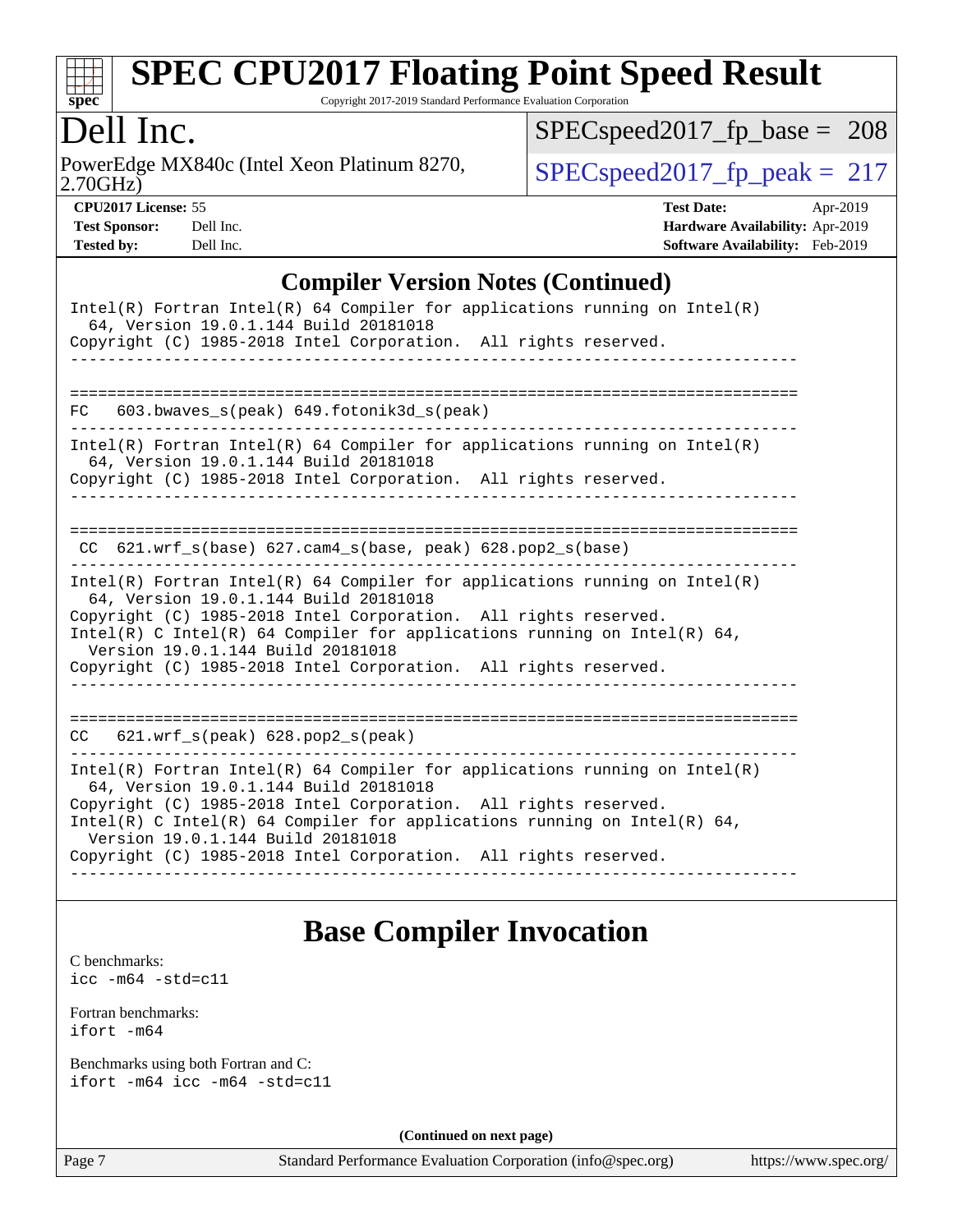

Copyright 2017-2019 Standard Performance Evaluation Corporation

# Dell Inc.

2.70GHz) PowerEdge MX840c (Intel Xeon Platinum 8270,  $\vert$  SPECspeed2017 fp\_peak = 217

SPECspeed2017 fp base =  $208$ 

**[CPU2017 License:](http://www.spec.org/auto/cpu2017/Docs/result-fields.html#CPU2017License)** 55 **[Test Date:](http://www.spec.org/auto/cpu2017/Docs/result-fields.html#TestDate)** Apr-2019 **[Test Sponsor:](http://www.spec.org/auto/cpu2017/Docs/result-fields.html#TestSponsor)** Dell Inc. **[Hardware Availability:](http://www.spec.org/auto/cpu2017/Docs/result-fields.html#HardwareAvailability)** Apr-2019 **[Tested by:](http://www.spec.org/auto/cpu2017/Docs/result-fields.html#Testedby)** Dell Inc. **[Software Availability:](http://www.spec.org/auto/cpu2017/Docs/result-fields.html#SoftwareAvailability)** Feb-2019

# **[Base Compiler Invocation \(Continued\)](http://www.spec.org/auto/cpu2017/Docs/result-fields.html#BaseCompilerInvocation)**

[Benchmarks using Fortran, C, and C++:](http://www.spec.org/auto/cpu2017/Docs/result-fields.html#BenchmarksusingFortranCandCXX) [icpc -m64](http://www.spec.org/cpu2017/results/res2019q3/cpu2017-20190624-15422.flags.html#user_CC_CXX_FCbase_intel_icpc_64bit_4ecb2543ae3f1412ef961e0650ca070fec7b7afdcd6ed48761b84423119d1bf6bdf5cad15b44d48e7256388bc77273b966e5eb805aefd121eb22e9299b2ec9d9) [icc -m64 -std=c11](http://www.spec.org/cpu2017/results/res2019q3/cpu2017-20190624-15422.flags.html#user_CC_CXX_FCbase_intel_icc_64bit_c11_33ee0cdaae7deeeab2a9725423ba97205ce30f63b9926c2519791662299b76a0318f32ddfffdc46587804de3178b4f9328c46fa7c2b0cd779d7a61945c91cd35) [ifort -m64](http://www.spec.org/cpu2017/results/res2019q3/cpu2017-20190624-15422.flags.html#user_CC_CXX_FCbase_intel_ifort_64bit_24f2bb282fbaeffd6157abe4f878425411749daecae9a33200eee2bee2fe76f3b89351d69a8130dd5949958ce389cf37ff59a95e7a40d588e8d3a57e0c3fd751)

### **[Base Portability Flags](http://www.spec.org/auto/cpu2017/Docs/result-fields.html#BasePortabilityFlags)**

 603.bwaves\_s: [-DSPEC\\_LP64](http://www.spec.org/cpu2017/results/res2019q3/cpu2017-20190624-15422.flags.html#suite_basePORTABILITY603_bwaves_s_DSPEC_LP64) 607.cactuBSSN\_s: [-DSPEC\\_LP64](http://www.spec.org/cpu2017/results/res2019q3/cpu2017-20190624-15422.flags.html#suite_basePORTABILITY607_cactuBSSN_s_DSPEC_LP64) 619.lbm\_s: [-DSPEC\\_LP64](http://www.spec.org/cpu2017/results/res2019q3/cpu2017-20190624-15422.flags.html#suite_basePORTABILITY619_lbm_s_DSPEC_LP64) 621.wrf\_s: [-DSPEC\\_LP64](http://www.spec.org/cpu2017/results/res2019q3/cpu2017-20190624-15422.flags.html#suite_basePORTABILITY621_wrf_s_DSPEC_LP64) [-DSPEC\\_CASE\\_FLAG](http://www.spec.org/cpu2017/results/res2019q3/cpu2017-20190624-15422.flags.html#b621.wrf_s_baseCPORTABILITY_DSPEC_CASE_FLAG) [-convert big\\_endian](http://www.spec.org/cpu2017/results/res2019q3/cpu2017-20190624-15422.flags.html#user_baseFPORTABILITY621_wrf_s_convert_big_endian_c3194028bc08c63ac5d04de18c48ce6d347e4e562e8892b8bdbdc0214820426deb8554edfa529a3fb25a586e65a3d812c835984020483e7e73212c4d31a38223) 627.cam4\_s: [-DSPEC\\_LP64](http://www.spec.org/cpu2017/results/res2019q3/cpu2017-20190624-15422.flags.html#suite_basePORTABILITY627_cam4_s_DSPEC_LP64) [-DSPEC\\_CASE\\_FLAG](http://www.spec.org/cpu2017/results/res2019q3/cpu2017-20190624-15422.flags.html#b627.cam4_s_baseCPORTABILITY_DSPEC_CASE_FLAG) 628.pop2\_s: [-DSPEC\\_LP64](http://www.spec.org/cpu2017/results/res2019q3/cpu2017-20190624-15422.flags.html#suite_basePORTABILITY628_pop2_s_DSPEC_LP64) [-DSPEC\\_CASE\\_FLAG](http://www.spec.org/cpu2017/results/res2019q3/cpu2017-20190624-15422.flags.html#b628.pop2_s_baseCPORTABILITY_DSPEC_CASE_FLAG) [-convert big\\_endian](http://www.spec.org/cpu2017/results/res2019q3/cpu2017-20190624-15422.flags.html#user_baseFPORTABILITY628_pop2_s_convert_big_endian_c3194028bc08c63ac5d04de18c48ce6d347e4e562e8892b8bdbdc0214820426deb8554edfa529a3fb25a586e65a3d812c835984020483e7e73212c4d31a38223) [-assume byterecl](http://www.spec.org/cpu2017/results/res2019q3/cpu2017-20190624-15422.flags.html#user_baseFPORTABILITY628_pop2_s_assume_byterecl_7e47d18b9513cf18525430bbf0f2177aa9bf368bc7a059c09b2c06a34b53bd3447c950d3f8d6c70e3faf3a05c8557d66a5798b567902e8849adc142926523472) 638.imagick\_s: [-DSPEC\\_LP64](http://www.spec.org/cpu2017/results/res2019q3/cpu2017-20190624-15422.flags.html#suite_basePORTABILITY638_imagick_s_DSPEC_LP64) 644.nab\_s: [-DSPEC\\_LP64](http://www.spec.org/cpu2017/results/res2019q3/cpu2017-20190624-15422.flags.html#suite_basePORTABILITY644_nab_s_DSPEC_LP64) 649.fotonik3d\_s: [-DSPEC\\_LP64](http://www.spec.org/cpu2017/results/res2019q3/cpu2017-20190624-15422.flags.html#suite_basePORTABILITY649_fotonik3d_s_DSPEC_LP64) 654.roms\_s: [-DSPEC\\_LP64](http://www.spec.org/cpu2017/results/res2019q3/cpu2017-20190624-15422.flags.html#suite_basePORTABILITY654_roms_s_DSPEC_LP64)

### **[Base Optimization Flags](http://www.spec.org/auto/cpu2017/Docs/result-fields.html#BaseOptimizationFlags)**

[C benchmarks](http://www.spec.org/auto/cpu2017/Docs/result-fields.html#Cbenchmarks): [-xCORE-AVX512](http://www.spec.org/cpu2017/results/res2019q3/cpu2017-20190624-15422.flags.html#user_CCbase_f-xCORE-AVX512) [-ipo](http://www.spec.org/cpu2017/results/res2019q3/cpu2017-20190624-15422.flags.html#user_CCbase_f-ipo) -03 [-no-prec-div](http://www.spec.org/cpu2017/results/res2019q3/cpu2017-20190624-15422.flags.html#user_CCbase_f-no-prec-div) [-qopt-prefetch](http://www.spec.org/cpu2017/results/res2019q3/cpu2017-20190624-15422.flags.html#user_CCbase_f-qopt-prefetch) [-ffinite-math-only](http://www.spec.org/cpu2017/results/res2019q3/cpu2017-20190624-15422.flags.html#user_CCbase_f_finite_math_only_cb91587bd2077682c4b38af759c288ed7c732db004271a9512da14a4f8007909a5f1427ecbf1a0fb78ff2a814402c6114ac565ca162485bbcae155b5e4258871) [-qopt-mem-layout-trans=4](http://www.spec.org/cpu2017/results/res2019q3/cpu2017-20190624-15422.flags.html#user_CCbase_f-qopt-mem-layout-trans_fa39e755916c150a61361b7846f310bcdf6f04e385ef281cadf3647acec3f0ae266d1a1d22d972a7087a248fd4e6ca390a3634700869573d231a252c784941a8) [-qopenmp](http://www.spec.org/cpu2017/results/res2019q3/cpu2017-20190624-15422.flags.html#user_CCbase_qopenmp_16be0c44f24f464004c6784a7acb94aca937f053568ce72f94b139a11c7c168634a55f6653758ddd83bcf7b8463e8028bb0b48b77bcddc6b78d5d95bb1df2967) [-DSPEC\\_OPENMP](http://www.spec.org/cpu2017/results/res2019q3/cpu2017-20190624-15422.flags.html#suite_CCbase_DSPEC_OPENMP) [Fortran benchmarks](http://www.spec.org/auto/cpu2017/Docs/result-fields.html#Fortranbenchmarks): [-DSPEC\\_OPENMP](http://www.spec.org/cpu2017/results/res2019q3/cpu2017-20190624-15422.flags.html#suite_FCbase_DSPEC_OPENMP) [-xCORE-AVX512](http://www.spec.org/cpu2017/results/res2019q3/cpu2017-20190624-15422.flags.html#user_FCbase_f-xCORE-AVX512) [-ipo](http://www.spec.org/cpu2017/results/res2019q3/cpu2017-20190624-15422.flags.html#user_FCbase_f-ipo) [-O3](http://www.spec.org/cpu2017/results/res2019q3/cpu2017-20190624-15422.flags.html#user_FCbase_f-O3) [-no-prec-div](http://www.spec.org/cpu2017/results/res2019q3/cpu2017-20190624-15422.flags.html#user_FCbase_f-no-prec-div) [-qopt-prefetch](http://www.spec.org/cpu2017/results/res2019q3/cpu2017-20190624-15422.flags.html#user_FCbase_f-qopt-prefetch) [-ffinite-math-only](http://www.spec.org/cpu2017/results/res2019q3/cpu2017-20190624-15422.flags.html#user_FCbase_f_finite_math_only_cb91587bd2077682c4b38af759c288ed7c732db004271a9512da14a4f8007909a5f1427ecbf1a0fb78ff2a814402c6114ac565ca162485bbcae155b5e4258871) [-qopt-mem-layout-trans=4](http://www.spec.org/cpu2017/results/res2019q3/cpu2017-20190624-15422.flags.html#user_FCbase_f-qopt-mem-layout-trans_fa39e755916c150a61361b7846f310bcdf6f04e385ef281cadf3647acec3f0ae266d1a1d22d972a7087a248fd4e6ca390a3634700869573d231a252c784941a8) [-qopenmp](http://www.spec.org/cpu2017/results/res2019q3/cpu2017-20190624-15422.flags.html#user_FCbase_qopenmp_16be0c44f24f464004c6784a7acb94aca937f053568ce72f94b139a11c7c168634a55f6653758ddd83bcf7b8463e8028bb0b48b77bcddc6b78d5d95bb1df2967) [-nostandard-realloc-lhs](http://www.spec.org/cpu2017/results/res2019q3/cpu2017-20190624-15422.flags.html#user_FCbase_f_2003_std_realloc_82b4557e90729c0f113870c07e44d33d6f5a304b4f63d4c15d2d0f1fab99f5daaed73bdb9275d9ae411527f28b936061aa8b9c8f2d63842963b95c9dd6426b8a) [Benchmarks using both Fortran and C](http://www.spec.org/auto/cpu2017/Docs/result-fields.html#BenchmarksusingbothFortranandC): [-xCORE-AVX512](http://www.spec.org/cpu2017/results/res2019q3/cpu2017-20190624-15422.flags.html#user_CC_FCbase_f-xCORE-AVX512) [-ipo](http://www.spec.org/cpu2017/results/res2019q3/cpu2017-20190624-15422.flags.html#user_CC_FCbase_f-ipo) [-O3](http://www.spec.org/cpu2017/results/res2019q3/cpu2017-20190624-15422.flags.html#user_CC_FCbase_f-O3) [-no-prec-div](http://www.spec.org/cpu2017/results/res2019q3/cpu2017-20190624-15422.flags.html#user_CC_FCbase_f-no-prec-div) [-qopt-prefetch](http://www.spec.org/cpu2017/results/res2019q3/cpu2017-20190624-15422.flags.html#user_CC_FCbase_f-qopt-prefetch) [-ffinite-math-only](http://www.spec.org/cpu2017/results/res2019q3/cpu2017-20190624-15422.flags.html#user_CC_FCbase_f_finite_math_only_cb91587bd2077682c4b38af759c288ed7c732db004271a9512da14a4f8007909a5f1427ecbf1a0fb78ff2a814402c6114ac565ca162485bbcae155b5e4258871) [-qopt-mem-layout-trans=4](http://www.spec.org/cpu2017/results/res2019q3/cpu2017-20190624-15422.flags.html#user_CC_FCbase_f-qopt-mem-layout-trans_fa39e755916c150a61361b7846f310bcdf6f04e385ef281cadf3647acec3f0ae266d1a1d22d972a7087a248fd4e6ca390a3634700869573d231a252c784941a8) [-qopenmp](http://www.spec.org/cpu2017/results/res2019q3/cpu2017-20190624-15422.flags.html#user_CC_FCbase_qopenmp_16be0c44f24f464004c6784a7acb94aca937f053568ce72f94b139a11c7c168634a55f6653758ddd83bcf7b8463e8028bb0b48b77bcddc6b78d5d95bb1df2967) [-DSPEC\\_OPENMP](http://www.spec.org/cpu2017/results/res2019q3/cpu2017-20190624-15422.flags.html#suite_CC_FCbase_DSPEC_OPENMP) [-nostandard-realloc-lhs](http://www.spec.org/cpu2017/results/res2019q3/cpu2017-20190624-15422.flags.html#user_CC_FCbase_f_2003_std_realloc_82b4557e90729c0f113870c07e44d33d6f5a304b4f63d4c15d2d0f1fab99f5daaed73bdb9275d9ae411527f28b936061aa8b9c8f2d63842963b95c9dd6426b8a) [Benchmarks using Fortran, C, and C++:](http://www.spec.org/auto/cpu2017/Docs/result-fields.html#BenchmarksusingFortranCandCXX) [-xCORE-AVX512](http://www.spec.org/cpu2017/results/res2019q3/cpu2017-20190624-15422.flags.html#user_CC_CXX_FCbase_f-xCORE-AVX512) [-ipo](http://www.spec.org/cpu2017/results/res2019q3/cpu2017-20190624-15422.flags.html#user_CC_CXX_FCbase_f-ipo) [-O3](http://www.spec.org/cpu2017/results/res2019q3/cpu2017-20190624-15422.flags.html#user_CC_CXX_FCbase_f-O3) [-no-prec-div](http://www.spec.org/cpu2017/results/res2019q3/cpu2017-20190624-15422.flags.html#user_CC_CXX_FCbase_f-no-prec-div) [-qopt-prefetch](http://www.spec.org/cpu2017/results/res2019q3/cpu2017-20190624-15422.flags.html#user_CC_CXX_FCbase_f-qopt-prefetch) [-ffinite-math-only](http://www.spec.org/cpu2017/results/res2019q3/cpu2017-20190624-15422.flags.html#user_CC_CXX_FCbase_f_finite_math_only_cb91587bd2077682c4b38af759c288ed7c732db004271a9512da14a4f8007909a5f1427ecbf1a0fb78ff2a814402c6114ac565ca162485bbcae155b5e4258871) [-qopt-mem-layout-trans=4](http://www.spec.org/cpu2017/results/res2019q3/cpu2017-20190624-15422.flags.html#user_CC_CXX_FCbase_f-qopt-mem-layout-trans_fa39e755916c150a61361b7846f310bcdf6f04e385ef281cadf3647acec3f0ae266d1a1d22d972a7087a248fd4e6ca390a3634700869573d231a252c784941a8) [-qopenmp](http://www.spec.org/cpu2017/results/res2019q3/cpu2017-20190624-15422.flags.html#user_CC_CXX_FCbase_qopenmp_16be0c44f24f464004c6784a7acb94aca937f053568ce72f94b139a11c7c168634a55f6653758ddd83bcf7b8463e8028bb0b48b77bcddc6b78d5d95bb1df2967) [-DSPEC\\_OPENMP](http://www.spec.org/cpu2017/results/res2019q3/cpu2017-20190624-15422.flags.html#suite_CC_CXX_FCbase_DSPEC_OPENMP) [-nostandard-realloc-lhs](http://www.spec.org/cpu2017/results/res2019q3/cpu2017-20190624-15422.flags.html#user_CC_CXX_FCbase_f_2003_std_realloc_82b4557e90729c0f113870c07e44d33d6f5a304b4f63d4c15d2d0f1fab99f5daaed73bdb9275d9ae411527f28b936061aa8b9c8f2d63842963b95c9dd6426b8a)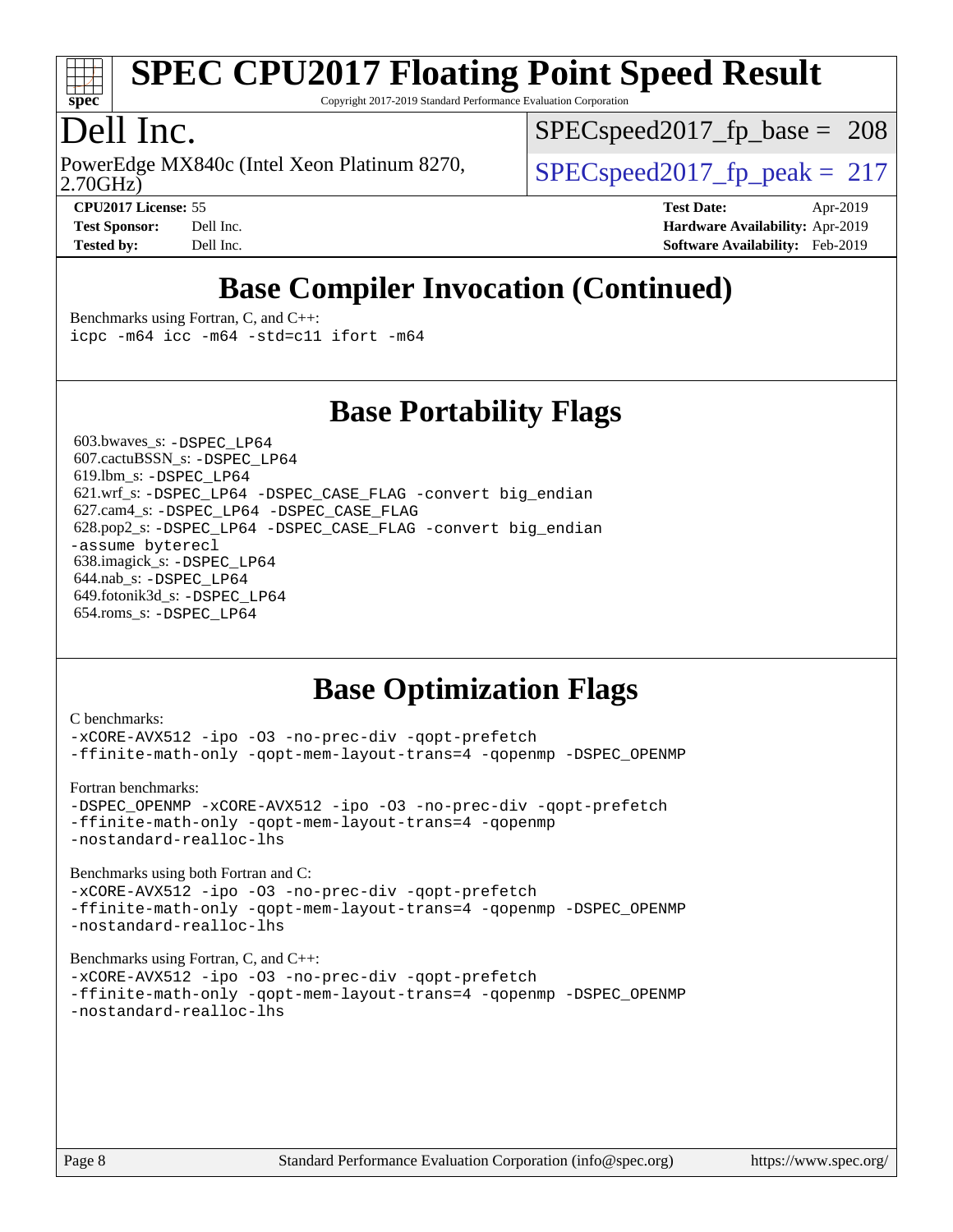

Copyright 2017-2019 Standard Performance Evaluation Corporation

# Dell Inc.

2.70GHz) PowerEdge MX840c (Intel Xeon Platinum 8270,  $\vert$  SPECspeed2017 fp\_peak = 217

SPECspeed2017 fp base =  $208$ 

**[CPU2017 License:](http://www.spec.org/auto/cpu2017/Docs/result-fields.html#CPU2017License)** 55 **[Test Date:](http://www.spec.org/auto/cpu2017/Docs/result-fields.html#TestDate)** Apr-2019 **[Test Sponsor:](http://www.spec.org/auto/cpu2017/Docs/result-fields.html#TestSponsor)** Dell Inc. **[Hardware Availability:](http://www.spec.org/auto/cpu2017/Docs/result-fields.html#HardwareAvailability)** Apr-2019

### **[Peak Compiler Invocation](http://www.spec.org/auto/cpu2017/Docs/result-fields.html#PeakCompilerInvocation)**

**[Tested by:](http://www.spec.org/auto/cpu2017/Docs/result-fields.html#Testedby)** Dell Inc. **[Software Availability:](http://www.spec.org/auto/cpu2017/Docs/result-fields.html#SoftwareAvailability)** Feb-2019

[C benchmarks](http://www.spec.org/auto/cpu2017/Docs/result-fields.html#Cbenchmarks): [icc -m64 -std=c11](http://www.spec.org/cpu2017/results/res2019q3/cpu2017-20190624-15422.flags.html#user_CCpeak_intel_icc_64bit_c11_33ee0cdaae7deeeab2a9725423ba97205ce30f63b9926c2519791662299b76a0318f32ddfffdc46587804de3178b4f9328c46fa7c2b0cd779d7a61945c91cd35)

[Fortran benchmarks](http://www.spec.org/auto/cpu2017/Docs/result-fields.html#Fortranbenchmarks): [ifort -m64](http://www.spec.org/cpu2017/results/res2019q3/cpu2017-20190624-15422.flags.html#user_FCpeak_intel_ifort_64bit_24f2bb282fbaeffd6157abe4f878425411749daecae9a33200eee2bee2fe76f3b89351d69a8130dd5949958ce389cf37ff59a95e7a40d588e8d3a57e0c3fd751)

[Benchmarks using both Fortran and C](http://www.spec.org/auto/cpu2017/Docs/result-fields.html#BenchmarksusingbothFortranandC): [ifort -m64](http://www.spec.org/cpu2017/results/res2019q3/cpu2017-20190624-15422.flags.html#user_CC_FCpeak_intel_ifort_64bit_24f2bb282fbaeffd6157abe4f878425411749daecae9a33200eee2bee2fe76f3b89351d69a8130dd5949958ce389cf37ff59a95e7a40d588e8d3a57e0c3fd751) [icc -m64 -std=c11](http://www.spec.org/cpu2017/results/res2019q3/cpu2017-20190624-15422.flags.html#user_CC_FCpeak_intel_icc_64bit_c11_33ee0cdaae7deeeab2a9725423ba97205ce30f63b9926c2519791662299b76a0318f32ddfffdc46587804de3178b4f9328c46fa7c2b0cd779d7a61945c91cd35)

[Benchmarks using Fortran, C, and C++:](http://www.spec.org/auto/cpu2017/Docs/result-fields.html#BenchmarksusingFortranCandCXX) [icpc -m64](http://www.spec.org/cpu2017/results/res2019q3/cpu2017-20190624-15422.flags.html#user_CC_CXX_FCpeak_intel_icpc_64bit_4ecb2543ae3f1412ef961e0650ca070fec7b7afdcd6ed48761b84423119d1bf6bdf5cad15b44d48e7256388bc77273b966e5eb805aefd121eb22e9299b2ec9d9) [icc -m64 -std=c11](http://www.spec.org/cpu2017/results/res2019q3/cpu2017-20190624-15422.flags.html#user_CC_CXX_FCpeak_intel_icc_64bit_c11_33ee0cdaae7deeeab2a9725423ba97205ce30f63b9926c2519791662299b76a0318f32ddfffdc46587804de3178b4f9328c46fa7c2b0cd779d7a61945c91cd35) [ifort -m64](http://www.spec.org/cpu2017/results/res2019q3/cpu2017-20190624-15422.flags.html#user_CC_CXX_FCpeak_intel_ifort_64bit_24f2bb282fbaeffd6157abe4f878425411749daecae9a33200eee2bee2fe76f3b89351d69a8130dd5949958ce389cf37ff59a95e7a40d588e8d3a57e0c3fd751)

### **[Peak Portability Flags](http://www.spec.org/auto/cpu2017/Docs/result-fields.html#PeakPortabilityFlags)**

Same as Base Portability Flags

### **[Peak Optimization Flags](http://www.spec.org/auto/cpu2017/Docs/result-fields.html#PeakOptimizationFlags)**

[C benchmarks](http://www.spec.org/auto/cpu2017/Docs/result-fields.html#Cbenchmarks):

[-xCORE-AVX512](http://www.spec.org/cpu2017/results/res2019q3/cpu2017-20190624-15422.flags.html#user_CCpeak_f-xCORE-AVX512) [-ipo](http://www.spec.org/cpu2017/results/res2019q3/cpu2017-20190624-15422.flags.html#user_CCpeak_f-ipo) [-O3](http://www.spec.org/cpu2017/results/res2019q3/cpu2017-20190624-15422.flags.html#user_CCpeak_f-O3) [-no-prec-div](http://www.spec.org/cpu2017/results/res2019q3/cpu2017-20190624-15422.flags.html#user_CCpeak_f-no-prec-div) [-qopt-prefetch](http://www.spec.org/cpu2017/results/res2019q3/cpu2017-20190624-15422.flags.html#user_CCpeak_f-qopt-prefetch) [-ffinite-math-only](http://www.spec.org/cpu2017/results/res2019q3/cpu2017-20190624-15422.flags.html#user_CCpeak_f_finite_math_only_cb91587bd2077682c4b38af759c288ed7c732db004271a9512da14a4f8007909a5f1427ecbf1a0fb78ff2a814402c6114ac565ca162485bbcae155b5e4258871) [-qopt-mem-layout-trans=4](http://www.spec.org/cpu2017/results/res2019q3/cpu2017-20190624-15422.flags.html#user_CCpeak_f-qopt-mem-layout-trans_fa39e755916c150a61361b7846f310bcdf6f04e385ef281cadf3647acec3f0ae266d1a1d22d972a7087a248fd4e6ca390a3634700869573d231a252c784941a8) [-qopenmp](http://www.spec.org/cpu2017/results/res2019q3/cpu2017-20190624-15422.flags.html#user_CCpeak_qopenmp_16be0c44f24f464004c6784a7acb94aca937f053568ce72f94b139a11c7c168634a55f6653758ddd83bcf7b8463e8028bb0b48b77bcddc6b78d5d95bb1df2967) [-DSPEC\\_OPENMP](http://www.spec.org/cpu2017/results/res2019q3/cpu2017-20190624-15422.flags.html#suite_CCpeak_DSPEC_OPENMP)

[Fortran benchmarks](http://www.spec.org/auto/cpu2017/Docs/result-fields.html#Fortranbenchmarks):

```
 603.bwaves_s: -prof-gen(pass 1) -prof-use(pass 2) -DSPEC_SUPPRESS_OPENMP
-DSPEC_OPENMP -O2 -xCORE-AVX512 -qopt-prefetch -ipo -O3
-ffinite-math-only -no-prec-div -qopt-mem-layout-trans=4
-qopenmp -nostandard-realloc-lhs
```
649.fotonik3d\_s: Same as 603.bwaves\_s

 654.roms\_s: [-DSPEC\\_OPENMP](http://www.spec.org/cpu2017/results/res2019q3/cpu2017-20190624-15422.flags.html#suite_peakFOPTIMIZE654_roms_s_DSPEC_OPENMP) [-xCORE-AVX512](http://www.spec.org/cpu2017/results/res2019q3/cpu2017-20190624-15422.flags.html#user_peakFOPTIMIZE654_roms_s_f-xCORE-AVX512) [-ipo](http://www.spec.org/cpu2017/results/res2019q3/cpu2017-20190624-15422.flags.html#user_peakFOPTIMIZE654_roms_s_f-ipo) [-O3](http://www.spec.org/cpu2017/results/res2019q3/cpu2017-20190624-15422.flags.html#user_peakFOPTIMIZE654_roms_s_f-O3) [-no-prec-div](http://www.spec.org/cpu2017/results/res2019q3/cpu2017-20190624-15422.flags.html#user_peakFOPTIMIZE654_roms_s_f-no-prec-div) [-qopt-prefetch](http://www.spec.org/cpu2017/results/res2019q3/cpu2017-20190624-15422.flags.html#user_peakFOPTIMIZE654_roms_s_f-qopt-prefetch) [-ffinite-math-only](http://www.spec.org/cpu2017/results/res2019q3/cpu2017-20190624-15422.flags.html#user_peakFOPTIMIZE654_roms_s_f_finite_math_only_cb91587bd2077682c4b38af759c288ed7c732db004271a9512da14a4f8007909a5f1427ecbf1a0fb78ff2a814402c6114ac565ca162485bbcae155b5e4258871) [-qopt-mem-layout-trans=4](http://www.spec.org/cpu2017/results/res2019q3/cpu2017-20190624-15422.flags.html#user_peakFOPTIMIZE654_roms_s_f-qopt-mem-layout-trans_fa39e755916c150a61361b7846f310bcdf6f04e385ef281cadf3647acec3f0ae266d1a1d22d972a7087a248fd4e6ca390a3634700869573d231a252c784941a8) [-qopenmp](http://www.spec.org/cpu2017/results/res2019q3/cpu2017-20190624-15422.flags.html#user_peakFOPTIMIZE654_roms_s_qopenmp_16be0c44f24f464004c6784a7acb94aca937f053568ce72f94b139a11c7c168634a55f6653758ddd83bcf7b8463e8028bb0b48b77bcddc6b78d5d95bb1df2967) [-nostandard-realloc-lhs](http://www.spec.org/cpu2017/results/res2019q3/cpu2017-20190624-15422.flags.html#user_peakEXTRA_FOPTIMIZE654_roms_s_f_2003_std_realloc_82b4557e90729c0f113870c07e44d33d6f5a304b4f63d4c15d2d0f1fab99f5daaed73bdb9275d9ae411527f28b936061aa8b9c8f2d63842963b95c9dd6426b8a)

[Benchmarks using both Fortran and C](http://www.spec.org/auto/cpu2017/Docs/result-fields.html#BenchmarksusingbothFortranandC):

| 621.wrf_s: $-prof-qen(pass 1) -prof-use(pass 2) -02 -xCORE-AVX512$ |
|--------------------------------------------------------------------|
| -gopt-prefetch -ipo -03 -ffinite-math-only -no-prec-div            |
| -gopt-mem-layout-trans=4 -DSPEC SUPPRESS OPENMP -gopenmp           |
| -DSPEC OPENMP -nostandard-realloc-lhs                              |

**(Continued on next page)**